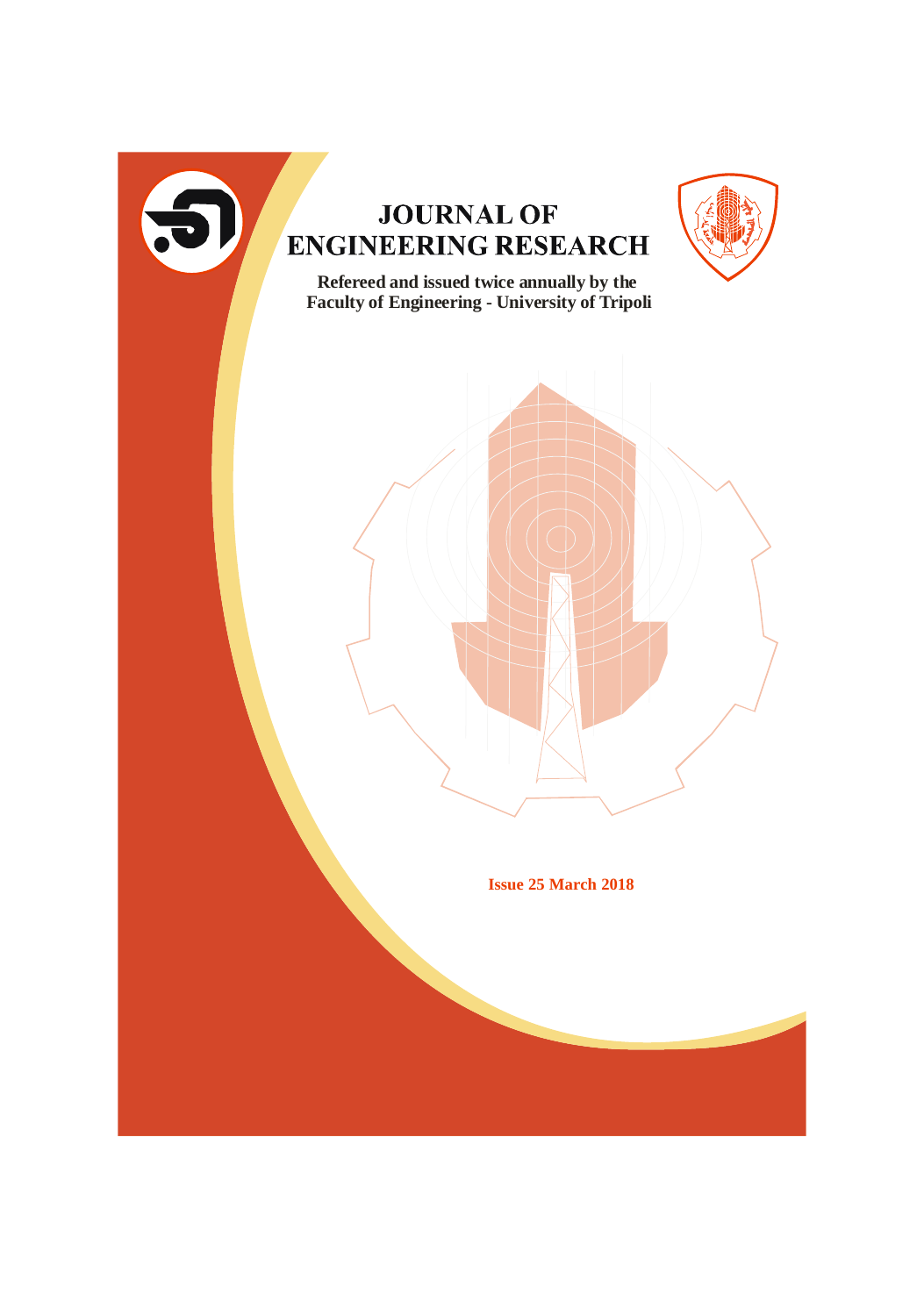

Refereed and issued twice annually by the Faculty of Engineering - University of Tripoli

## **المحتويات Contents Research Papers in English**

| $1-$         | Quality Enhancement for Improving the Processes of Making Decisions Within Libyan<br><b>Operating Oil and Gas Companies</b><br>Rajab Abdullah Hokoma and Hanan Zawam Aburas<br>1                                                    |  |  |
|--------------|-------------------------------------------------------------------------------------------------------------------------------------------------------------------------------------------------------------------------------------|--|--|
| $2 -$        | Acoustic Emission Observation of Ultimate Elastic Wall Stress (UEWS) Test Under Pure<br>Hydrostatic Pressure for Glass Reinforc Ed Epoxy Pipe (GRE) PIPES<br>$\boldsymbol{9}$<br>Tarak Assaleh, Asya A. Gabbasa and Siddig Dabbashi |  |  |
| $3-$         | In Vivo Entrance Dose Measurments in Head and Neck Cancer Treatment Using<br><b>Thermoluminescent Dosimeters</b><br>Abobaker El-Toomi, Abir El-Bousefi and Abdurazk El-Megrab<br>19                                                 |  |  |
| $4-$         | Automotive Engine Muffler Performance Measurements<br>Entesar H. Betelmal, Fatiam M. Elafi, Salem A. Farhat and Mohamed K. Taleb<br>29                                                                                              |  |  |
| $5-$         | <b>Stress Analysis of Aircraft Fuselage Structures</b><br>Gamal M. Ashawesh, Asala A. Alzanati and Adel A. Kurban<br>41                                                                                                             |  |  |
| $6-$         | Heat Transfer Enhancement in Turbulent Flows Utilizing Nanofluids<br>Elhassen A. A. Omer and Saleh Basha Alkhodari<br>55                                                                                                            |  |  |
| $7-$         | Experimental and Theoretical Investigation of Soil Temperature Profiles During<br>Solarization of Mulched and Bare Soil<br>Bashir H. Arebi, Milod Z. Azzabi and Seraj A. Ahmed<br>69                                                |  |  |
| $8-$         | Virtual Reality Animation of Anfis Controller for Mobile Robot Stabilization<br>85<br>Ahmed J. Abougarair                                                                                                                           |  |  |
|              | الأوراق البحثية باللغة العربية                                                                                                                                                                                                      |  |  |
| $\mathbf{1}$ | مقاومة الصدم وسلوك التشغيلية للخرسانة ذاتية الدمك<br>$-1$<br>الصادق اعبيد عبدالله وعبدالرحمن محمد عوض ومحمد فتحى ابوكلوب                                                                                                            |  |  |
|              | مفاهيم إعادة هندسة العمليات وامكانية تطبيقها لتحسين مستويات أداء المؤسسات (دراسة<br>$-2$<br>حالة جامعة طرابلس–الجزء الأولَ)                                                                                                         |  |  |
| 13           | رجب عبد الله حكومة ورجاء البدري بن زقلام                                                                                                                                                                                            |  |  |
|              | تقييم وتحليل وتطوير كفاءة خدمات الطوارئ في مدينة غزة باستخدام نظم المعلومات<br>$-3$                                                                                                                                                 |  |  |

**عالء الدين الجماصي وهمام أبو <sup>د</sup> ارز وعمر الس ارج وزهير الهواري 27**

الجغرافية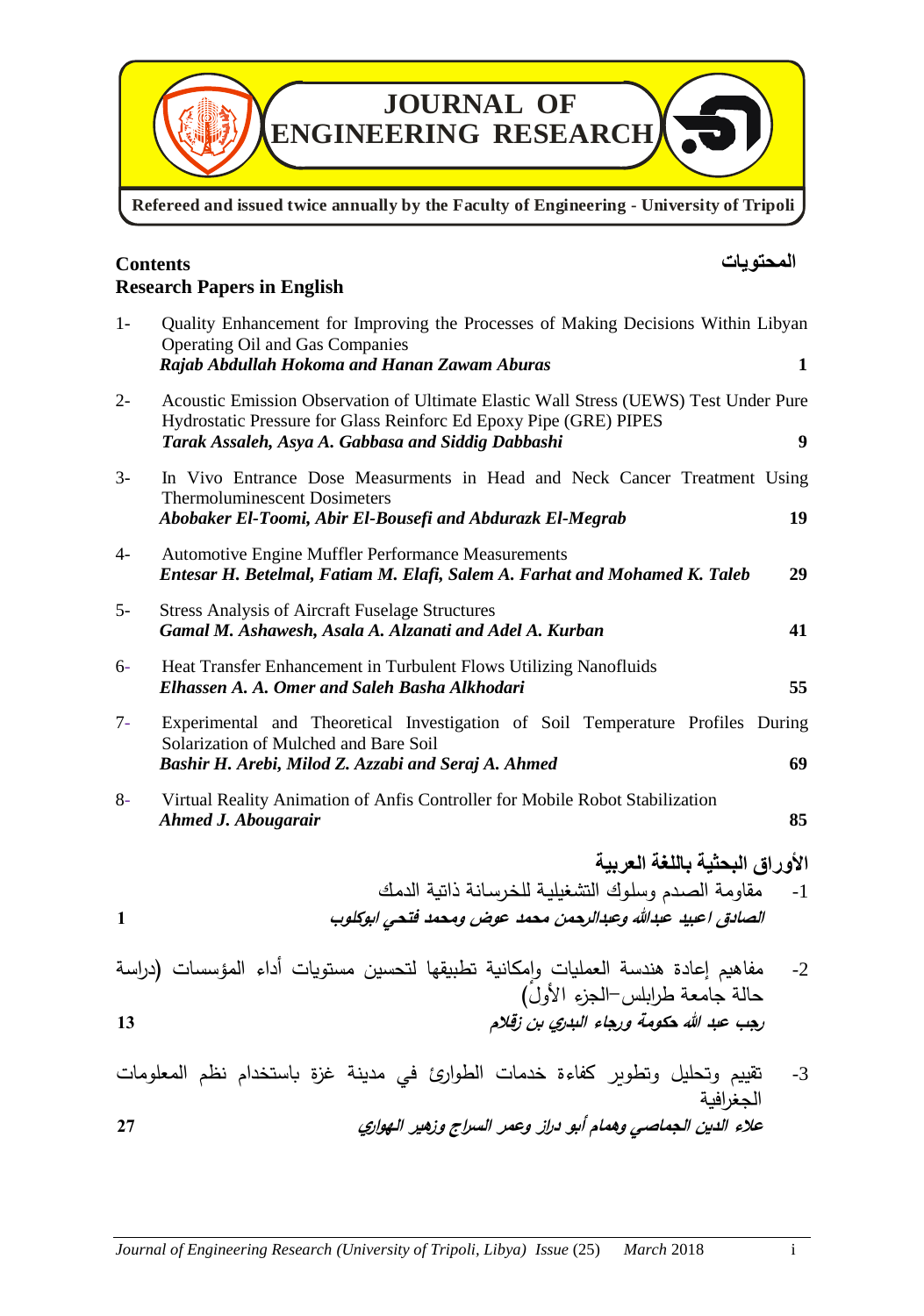

### **Instructions for the Authors**

The Journal of Engineering Research accepts original papers written in either Arabic or English languages. Papers must be typed using **Microsoft Word** on A4 paper in accordance with the instructions outlined hereunder and submitted to the editorial committee electronically (on CD or USB) in addition to two hard copies**.**

### **The paper contents should follow the outline below**:

**Paper Title**, **Author(s) name**(s) followed by their **address(s)**, **Abstract** (English), **Abstract** (Arabic), **Introduction, Materials and Methods, Discussion of Results, Conclusions, Acknowledgement, References.**

### **Typing Instructions:**

Authors are kindly requested to abide by the following instructions:

### **Page Setup**:

**Size**: Custom 200 mm by 285 mm **Margins**: 25 mm from all sides **Layout**: header and footer 12.5 mm **Font type:** \* **Arabic:** Simplified Arabic \* **English:** Times New Roman

|                       | Arabic | ▱<br><b>English</b>                  | <b>Bold</b>    |
|-----------------------|--------|--------------------------------------|----------------|
| Paper title           | 16     | 14 Capital                           | Yes            |
| <b>Authors names</b>  | 14     | 12                                   | Yes            |
| <b>Addresses</b>      | 13     | 11                                   | N <sub>0</sub> |
| <b>Main headings</b>  | 14     | 12 Capital                           | Yes            |
| <b>Sub-headings</b>   | 13     | 11                                   | Yes            |
| <b>Text</b>           | 14     | 12                                   | N <sub>0</sub> |
| <b>Figures titles</b> | 13     | 11                                   | Yes            |
| <b>Tables titles</b>  | 13     | 11                                   | Yes            |
| <b>Equations</b>      |        | Use same font size for all equations | N <sub>0</sub> |

#### **Font size**: As outlined in the following Table

#### **Figures and Tables**

All figures and tables should be prepared using Word or any other compatible program, numbered sequentially in the paper and referred to in the text by their numbers. A space should be left above and below all figures and tables to separate them from the text.

#### **References**

References should be written according to the standard practices (Author's last name, first initial, title, volume no., year, and pages numbers) and referred to by their numbers in the references list.

#### **Refereeing**

All papers received by the editorial committee will be forwarded to scientific referees from related fields; the committee will take the decision for publication based on the recommendation of the referees.

**Important Note:** Papers not written according to instructions stated above will not be considered for refereeing.